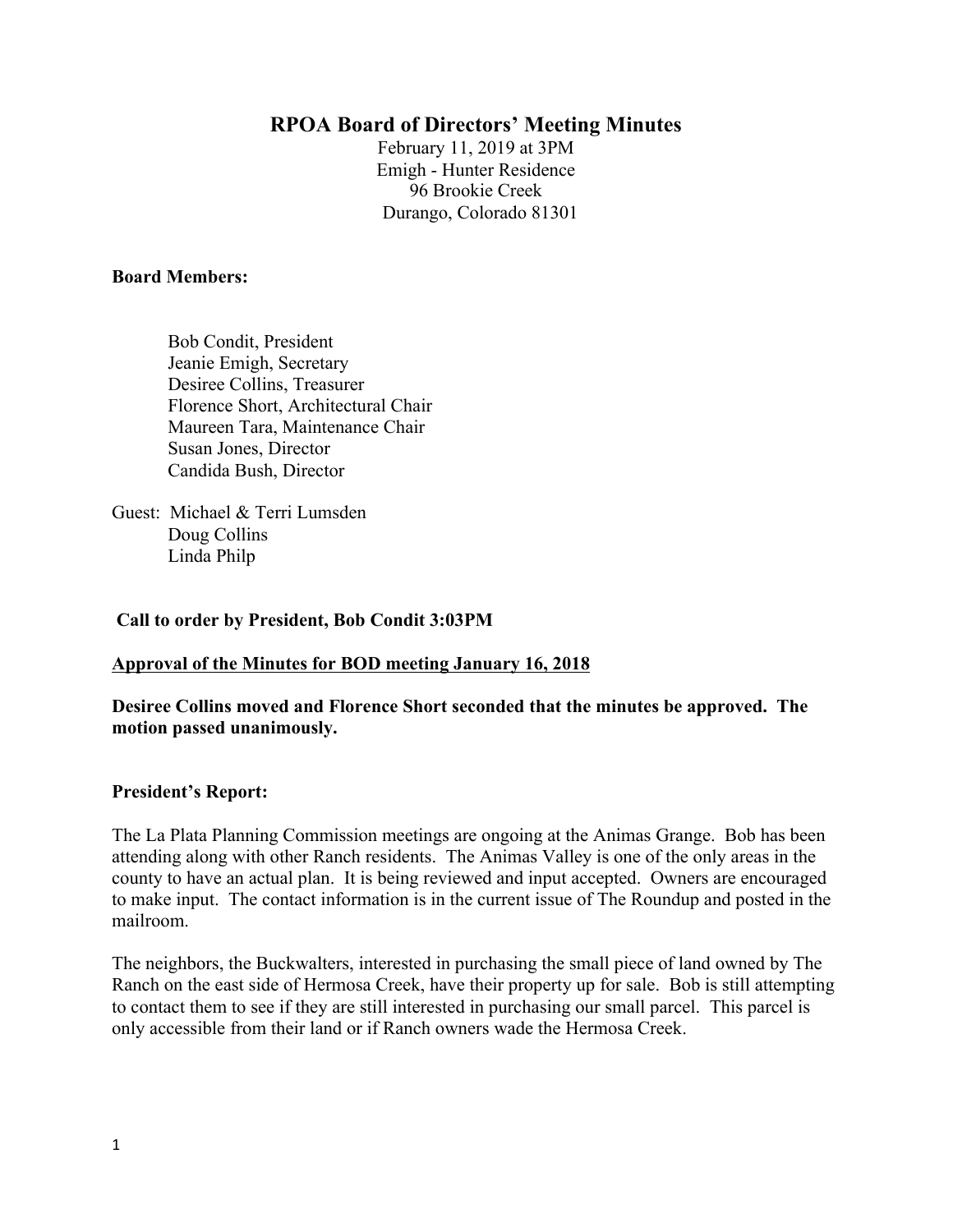The Drought Committee met and has not come forward with any recommendations yet. The Animas Ditch Association has their annual meeting on 3/2/19 and this will provide us with more information regarding water availability in the upcoming year.

Brainstorm is the company who hosts our web page and provides the RPOA Board email accounts. We currently have 15 email accounts and only actually need 8. They have significantly raised our rates. The current email accounts that are being cancelled require a download of the information for retention for 3 years per Colorado law. George Widmeyer will do this and provide the information to the BOD. We will continue to pay for 8 email accounts and explore less expensive options for hosting our web page. Desiree Collins will bring that information back to the BOD in March. Susan Jones will check on alternate web hosting page.

# **Secretary's Report:**

Rick Huttner has agreed to run for BOD at June election. One additional candidate is considering running for the BOD. Any other owners interested should contact the board secretary.

Regarding changes to the DCCRs, there is a great deal of work to be done prior to moving forward with this project. This mostly involves cleaning up the Architectural Rules and bringing them back to the BOD for approval. This will also include a recommendation for which Architectural Rules should be included in DCCRs. Florence Short, Susan Jones, and Bob Strumpf are working on this. Once this is completed we will take the changes recommended by our attorney and incorporate them into our existing rules. We would like to continue to use our current format in order for owners to more easily understand any proposed changes. We will then review this with our attorney and bring this to the owners at the 2020 meeting. This constitutes 8 years since last changes approved. Most HOAs go far longer than this so the feeling of the BOD is we will still be timely in keeping our DCCRs. current.

The mailing of this year's invoices and letter will be done at Jeanie's house Wed. 2/20/19 at 2PM. Jeanie will contact FrederickZink regarding the preparation of the invoices and Desiree will get the letter finalized and copies prepared.

### **Architectural Report:**

The new owner of lot 147 has submitted request to replace windows in addition to the extensive remodel work he is doing on the interior. He has received permission for placement of a dumpster and portable toilet.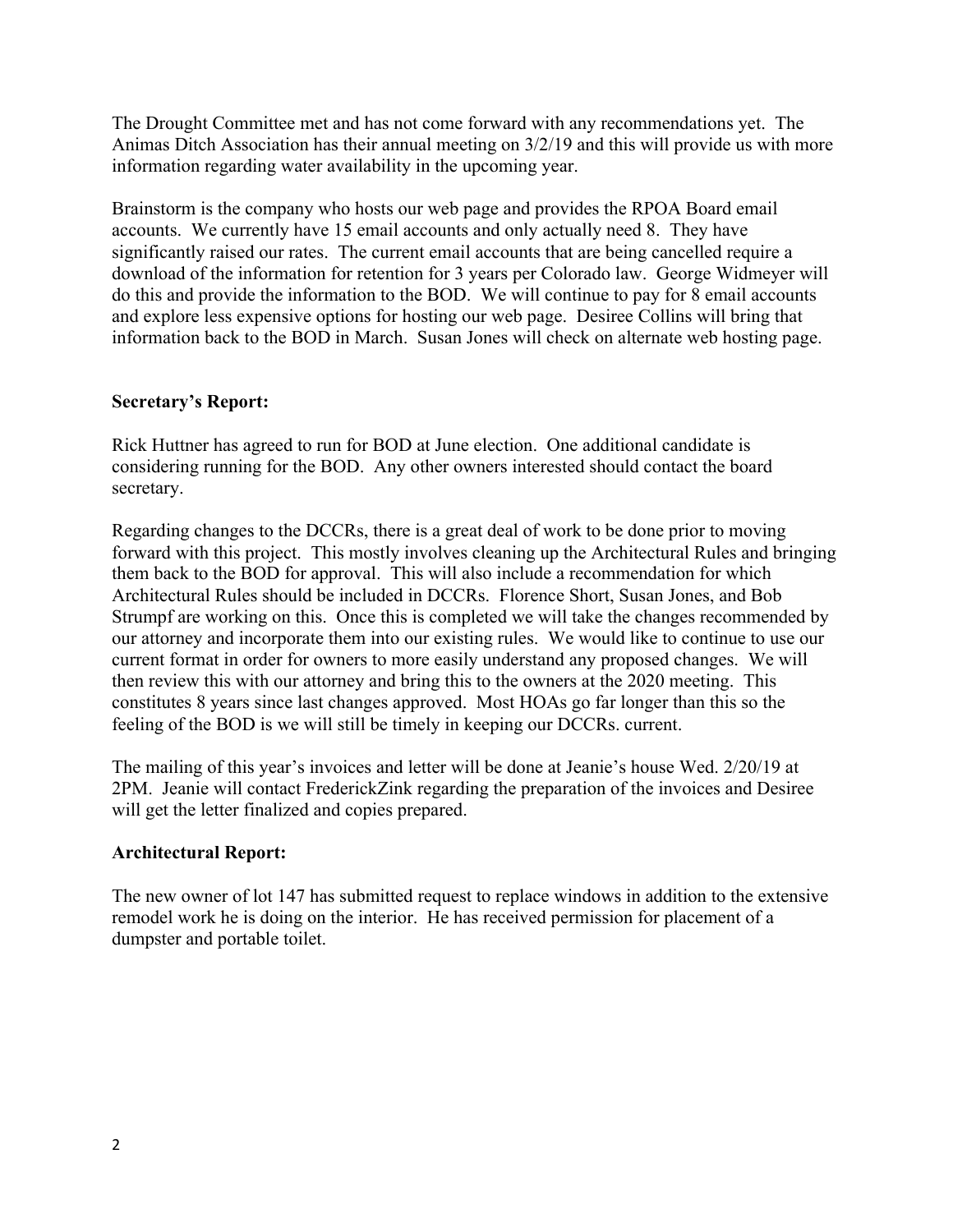### **Maintenance:**

Snow plow operations are ongoing. John Randle will knock down the snow piles by the entrance when he has time to do so. Several residents have complained it is difficult to see oncoming traffic traveling southbound

Due to heavy snowfall we have many downed tree branches and trees themselves. Unless these pose a hazard to roadways or homes they will not be removed until spring as it is extremely difficult to access them. Owners will also have heavy clean-up of debris this coming spring.

Maureen and Desiree will look into rebates from La Plata Electric for the streetlight bulbs that were replaced with LED bulbs in January.

Maureen is planning a walk around The Ranch with Doug of Earthscapes once spring arrives to do a thorough review of all the flower beds. Recommendations will then be made as to how they can be improved and present a plan to the BOD. She is soliciting any interested owners to join them. Last year the gardens were not at their best. The fire and drought conditions were part of the cause but we can defiantly improve them this coming summer season.

## **Treasurer and Finance Committee Report.**

The Annual Reserve Study was completed in January 2019 and recommendations were made to the BOD in a lengthy report and an executive summary. The executive summary will be provided in the mailing for the 2019 Annual Meeting. This report serves as the basis for input for capital projects in the annual budget as well as the monies needed to maintain a healthy reserve account.

A review of the 2019/2020 budget was made. The finance committee is recommending a 2.5% increase in the upcoming assessment to maintain our reserve account in positive territory. As we have maintained a healthy reserve we are able to avoid special assessments. In the upcoming year we have funds to repair our roads, install new streetlights and begin the process of replacing and updating our irrigation system. All big ticket items that need to be done and we have monies to do so. A question was raised regarding funds to maintain the Maintenance phone number. Desiree and Susan will investigate and bring this information back to the BO D

## **Susan Jones moved and Florence Short seconded that the 2019/2020 budget submitted be approved and the motion passed unanimously.**

**Bob Condit moved and Susan Jones seconded the approval of a 2.9% increase in the annual assessment for 2019/2020 and the motion passed unanimously.** 

.